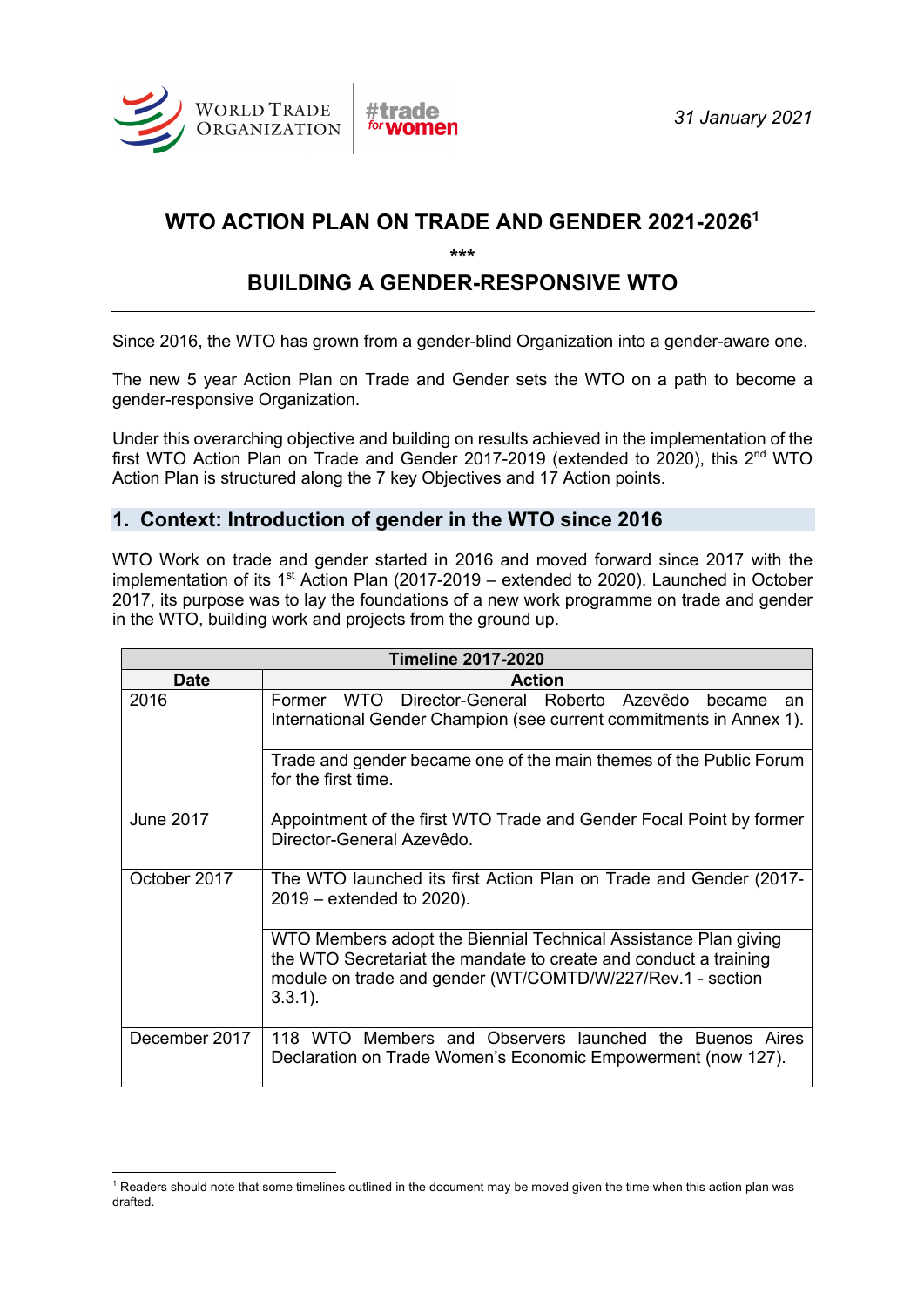| <b>Timeline 2017-2020</b>     |                                                                                                                                                                                                                                                                                                                                                                                                                                                                                                                                                                                                          |
|-------------------------------|----------------------------------------------------------------------------------------------------------------------------------------------------------------------------------------------------------------------------------------------------------------------------------------------------------------------------------------------------------------------------------------------------------------------------------------------------------------------------------------------------------------------------------------------------------------------------------------------------------|
| <b>Date</b>                   | <b>Action</b>                                                                                                                                                                                                                                                                                                                                                                                                                                                                                                                                                                                            |
| <b>Since 2018</b>             | Some members have introduced gender sections in their trade policy<br>review reports. Since 2018, as part of their TPRs, 48% WTO Members<br>have voluntarily included information on their gender responsive trade<br>policies (out of 37 reviews conducted between 2018 and 2020 <sup>2</sup> ).                                                                                                                                                                                                                                                                                                        |
| March 2018<br>to October 2019 | The Buenos Aires Declaration proponents (127 WTO Members and<br>Observers since end 2019) organised 6 thematic workshops to share<br>experience on integrating gender into their trade policies and to better<br>understand how trade impacts women. They identified and showcased<br>32 best practices and recommendations on trade and gender ranging<br>from data collection methods to impact assessments of trade<br>agreements, government procurement and financial inclusion tools for<br>women entrepreneurs. They have compiled them in a report <sup>3</sup> launched<br>on 10 December 2020. |
| November 2019                 | The Biennial Technical Assistance and Training Plan 2020-2021<br>(WT/COMTD/W/248/Rev.1) confirmed the integration of gender in the<br>WTO training programmes.                                                                                                                                                                                                                                                                                                                                                                                                                                           |
| September<br>2020             | WTO Members created the Informal Working Group on Trade and<br>Gender in the WTO (WT/L/1095/Rev.1).                                                                                                                                                                                                                                                                                                                                                                                                                                                                                                      |
| December 2020                 | At the 1 <sup>st</sup> meeting of the Informal Working Group on Trade and Gender<br>on 10 December 2020, Members agreed to focus their work around four<br>key pillars: experience sharing; considering the concept and scope for<br>a "gender lens"; reviewing analytical work undertaken; and contributing<br>to the Aid for Trade work programme.                                                                                                                                                                                                                                                     |

# **2. Basis for the WTO trade and gender work**

# **a. The WTO's work on trade and gender follows the recommendations, actions and objectives set in WTO instruments**

- Preamble of the General Agreement on Tariffs and Trade (GATT 1947)<sup>4</sup>
- Preamble of the Marrakesh Agreement establishing the WTO $5$
- Buenos Aires Declaration on Trade and Women's Economic Empowerment
- Informal Working Group on Trade and Gender (WT/L/1095/Rev.1)<sup>6</sup>
- Biennial Technical Assistance and Training Plan 2018-2019<sup>7</sup>

<sup>7</sup> WT/COMTD/W/227/Rev.1. The Plan provided that "Trade-related Technical Assistance (TRTA) is a core function of the WTO". It stipulates that the purpose of the WTO trade-related technical assistance is "to

<sup>2</sup> From January 2018 to December 2020

<sup>&</sup>lt;sup>3</sup> "Delivering on the Buenos Aires Declaration on Trade and Women's Economic Empowerment", 10 December 2020. https://www.wto.org/english/news\_e/news20\_e/women\_10dec20\_e.htm

<sup>4</sup> "Recognizing that their relations in the field of trade and economic endeavour should be conducted with a view to raising standards of living, ensuring full employment and a large and steadily growing volume of real income and effective demand, …"

<sup>5</sup> "Recognizing that their relations in the field of trade and economic endeavour should be conducted with a view to raising standards of living, ensuring full employment and a large and steadily growing volume of real income and effective demand, and expanding the production of and trade in goods and services, while allowing for the optimal use of the world's resources in accordance with the objective of sustainable development …"

<sup>6</sup> 23 September 2020 https://www.wto.org/english/news\_e/news20\_e/women\_23sep20\_e.htm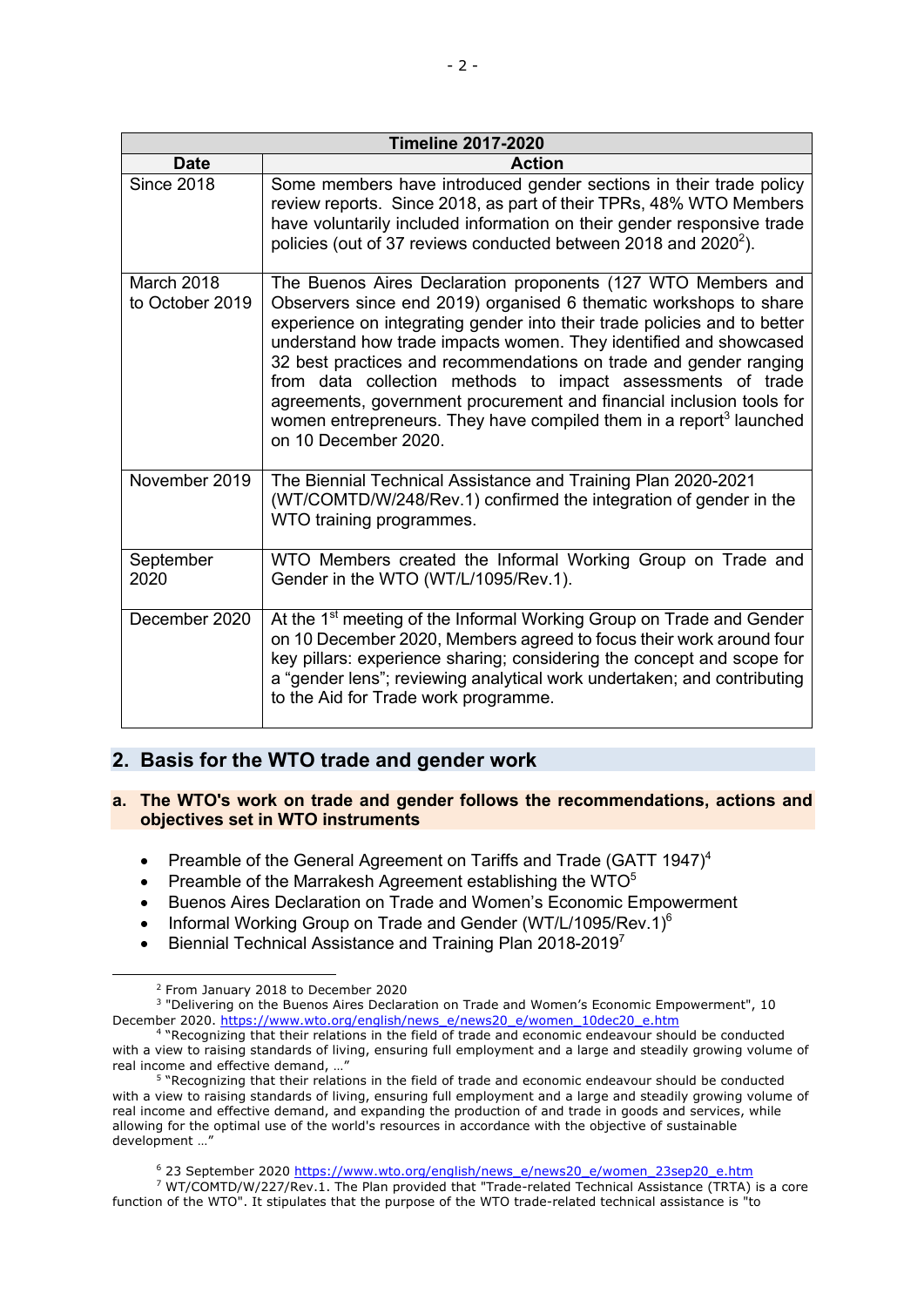- Biennial Technical Assistance and Training Plan 2020-2021<sup>8</sup>
- WTO Trade and Gender Action Plan for 2017-2019 (extended to 2020)

### **b. The WTO work is in line with the objectives of international instruments**

The **Beijing Declaration and Platform for Action** laid down the path for women's empowerment globally since 1995, year if the creation of the WTO. In 1995, governments committed to take action to empower women on issues such as poverty reduction, education and training, health, violence, economic growth and decision-making.

The **2030 Agenda for Sustainable Development** emphasises gender equality as essential to build a better future. It rightly recognises that so long as inequalities persist between men and women, boys and girls, we cannot hope to eradicate poverty or achieve equitable growth. Sustainable Development Goal 5 concerns achieving gender equality and empower all women and girls.

The **Convention on the Elimination of All Forms of Discrimination against Women (CEDAW)** The Convention provides that women should enjoy equal rights and nondiscrimination with regards to their participation in the economy, their employment, vocational training and education.

# **3. Main achievements on trade and gender between 2017 and 2020**

The achievements a. to c. below were driven by Members and from d. to p. by the WTO Trade and Gender Focal Point.

- a. Implementation of t**he Buenos Aires Declaration on Trade and Women's Economic Empowerment** (2017-2019)<sup>9</sup> identifying and exploring 32 best practices on WTO Members policies and initiatives.
	- WTO Secretariat (i.e. WTO Trade and Gender Focal Point) collaborated with members in the implementation of the Declaration and contributed to the final report.
- b. Integration of gender into Members' trade policy review reports: 48% WTO Members under review have voluntarily included information on their gender responsive trade policies between 2018 and 2020.
- c. Establishment of Informal Working Group on Trade and Gender (WT/L/1095/Rev.1) at the WTO: work based on 4 pillars: experience sharing; considering the concept and scope for a "gender lens"; reviewing analytical work undertaken; and contributing to the Aid for Trade work programme.
	- While a member driven process, the Secretariat (i.e. WTO Trade and Gender Focal Point) supported Group's creation by providing inputs on the topic and participating in the discussions leading to the launch of the Group.

enhance human and institutional capacity to take full advantage of the rules-based Multilateral Trading System". It also gives the WTO Secretariat the mandate to set up and conduct a training module on trade and gender (section 3.3.1).

 $8$  WT/COMTD/W/248/Rev.1. The Plan confirmed the integration of gender in the WTO training programmes.

<sup>&</sup>lt;sup>9</sup> https://www.wto.org/english/news\_e/news17\_e/mc11\_12dec17\_e.htm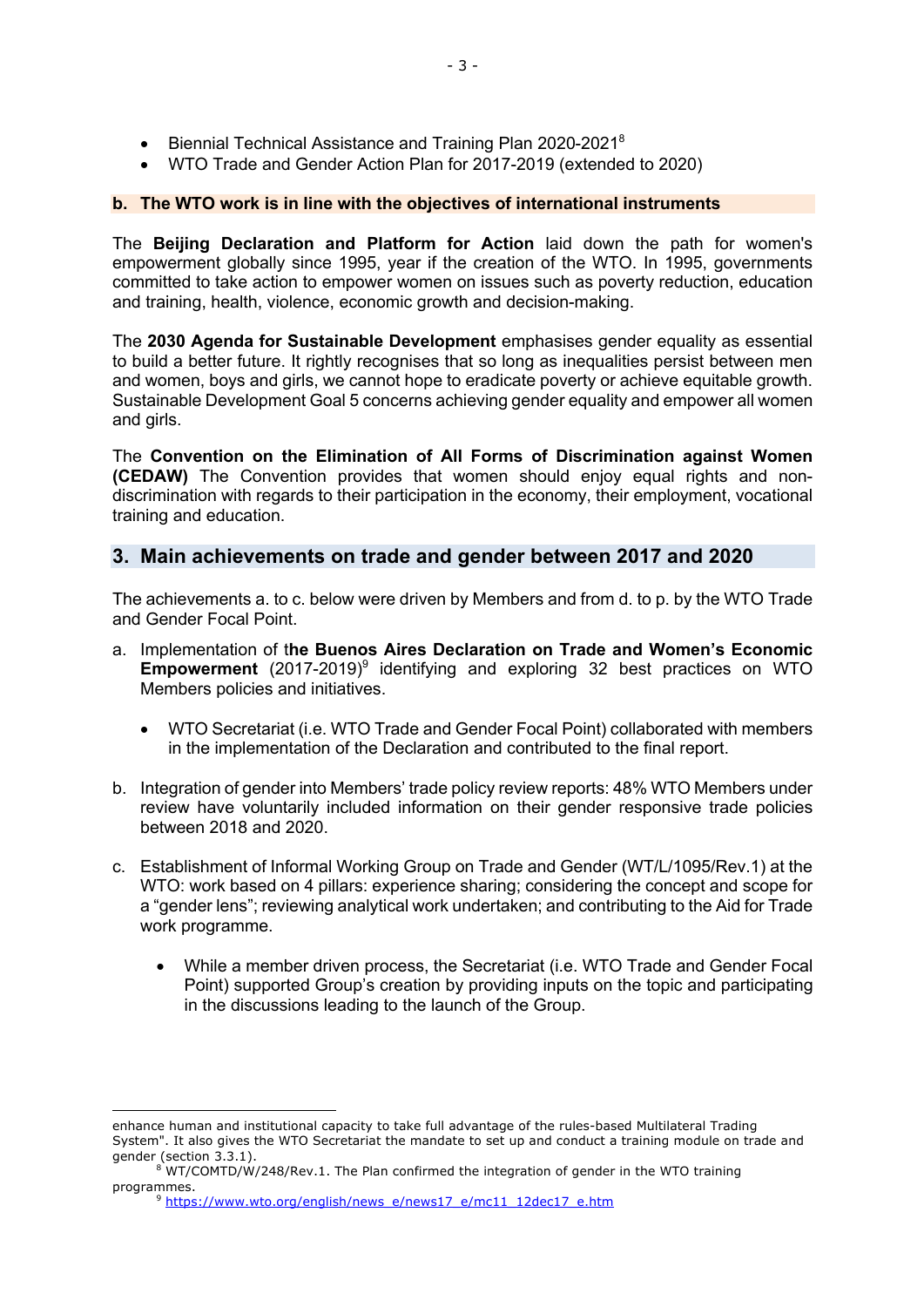- d. Launch of 1st WTO Trade and Gender Action Plan 2017-2019 (extended to 2020): based on 4 objectives; building awareness, facilitating members activities, training government officials and women entrepreneurs; conducting research.
- e. Conception and launch of a training module for government's officials: launched in March 2019 and 17 trainings conducted since 2019.
- f. Organisation of a Webinar for WTO Members and Observers on "Applying gender lens to WTO" in May 2020.
- g. Creation of a training module for women entrepreneurs (to be launched in 2021). A test training was organised in September 2019 in South Asia.
- h. Establishment of a research partnership with the World Bank since 2017.
- i. Publication of 5 research papers and 1 book (WTO/WB joint report on "Women and Trade: The role of trade in promoting gender equality") between 2018 and 2020.
- j. Conduct of 3 regional surveys to collect trade and economic data on women entrepreneurs in South Asia, East Africa and Latin America.
- k. Conduct a mapping exercise of all capacity-building programmes for women entrepreneurs: the study revealed a gap in terms of providing training to women entrepreneurs on trade rules.
- l. Integrating a gender chapter in the G20/WTO trade monitoring reports and WTO Annual Report, since 2018.
- m. Collecting gender statistics on WTO Members and Secretariat: in 2019, women hold less than 25% of high-level positions in the WTO (Members and Secretariat combined).
- n. Outreach: between 2019 and 2020, the WTO has contributed to 21 regional and international conferences.
- o. Joining the International Gender Champions Network since 2016.

# **4. Guiding principles of the new WTO Action Plan on Trade and Gender**

The Action Plan sets a clear direction: transforming the WTO from a gender-aware organization to a gender-responsive one. Under this overarching objective, it is guided by the five following principles:

**BRIDGE:** Bridging actions for a maximised impact. To maximize the impact of the WTO work, actions will be bridged and connected. The content developed, collected or researched under one actionable item will serve to support another one - Therefore, also linking Objectives with each other. The graph below illustrates this bridging approach.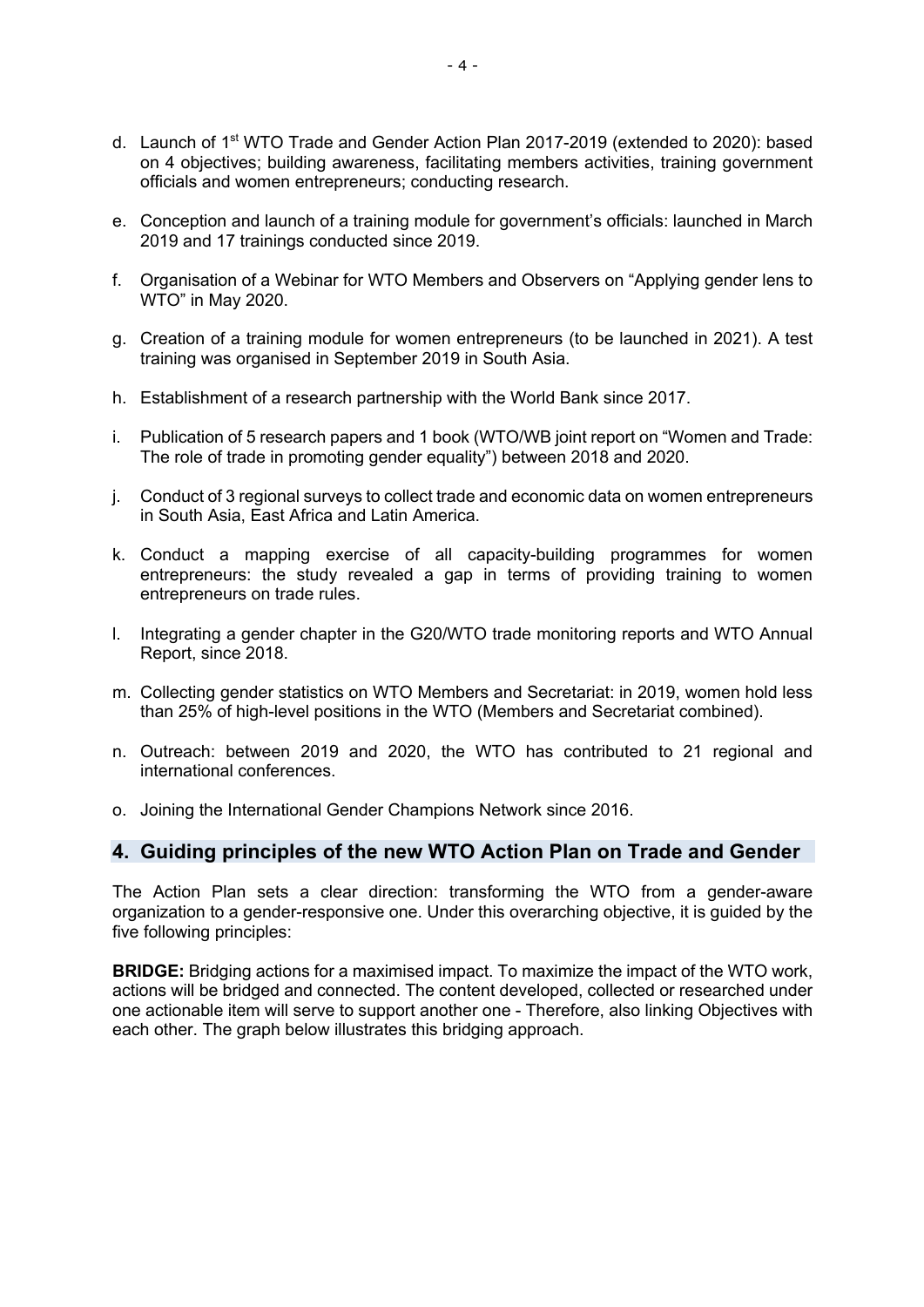### **BRIDGED ACTIONS**

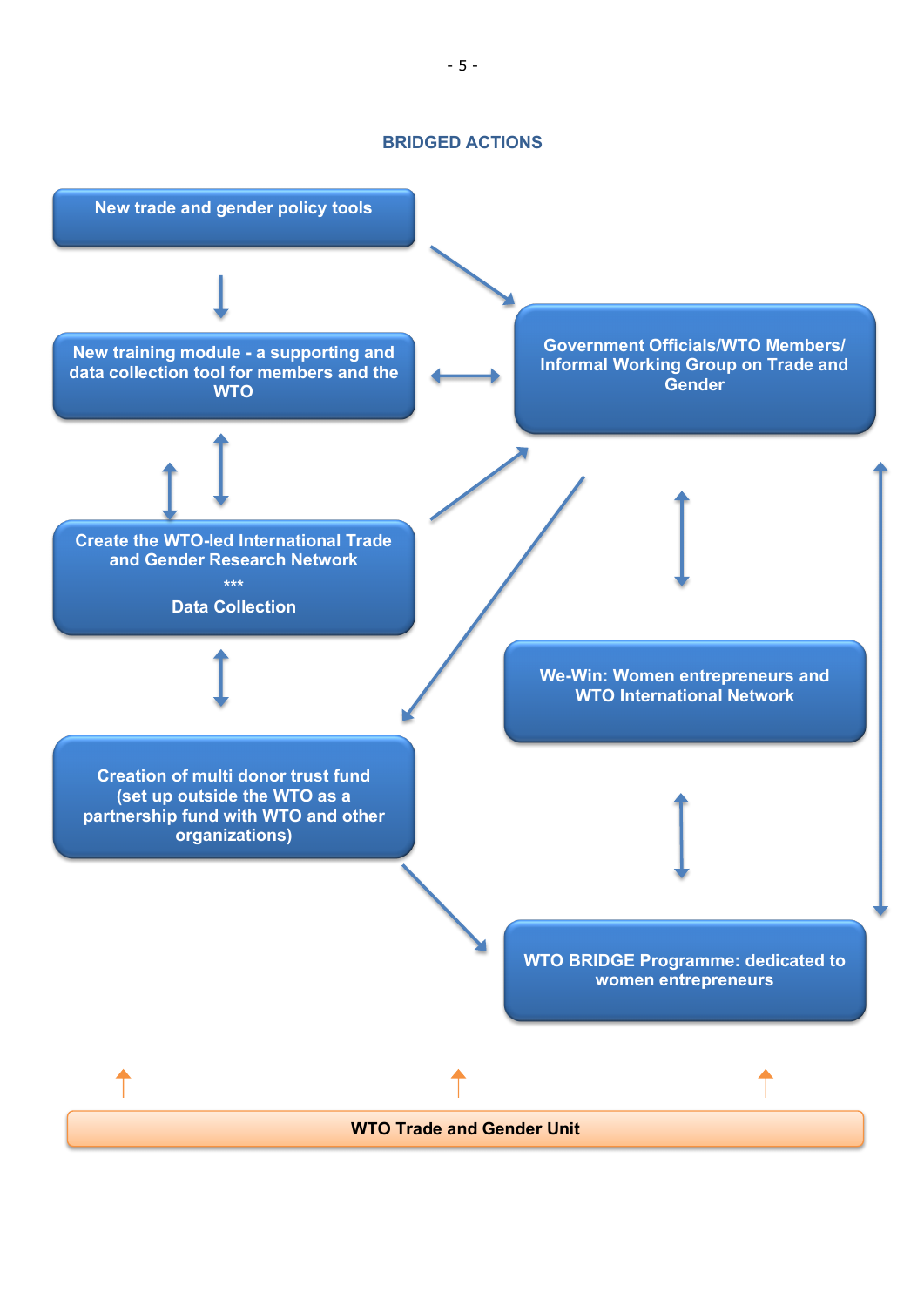**CONNECT:** Connecting the WTO with the ground realities women face as well as trade and gender stakeholders.

**REINFORCE:** Building on and strengthening the work already achieved. Accelerating the gender mainstreaming<sup>10</sup> process where possible. Deepening existing collaborations within the secretariat.

**MATERIALIZE:** Concrete actions and solutions for concrete outcomes and results.

**COMMUNICATE:** building and enhancing awareness on the links between trade and gender. Communication will be used as a tool for enhancing awareness

# **5. Objectives and actions**

# **a. OBJECTIVE 1: Supporting WTO Members in integrating gender into their trade policies to make them gender responsive**

This objective is in line with WTO members approach on how to apply gender lens to their work within the Informal working Group on Trade and Gender.

### • **Action 1: Developing new policy tools**

Three tools are currently being developed to support members in integrating gender into their trade policies: 1) a multi-section and multi purpose trade and gender questionnaire to help governments report on gender during their TPR and assess how gender is include in their trade policies; 2) Monitoring and evaluation exercises; and 3) concrete indicators for applying trade rules with gender lens.

### o *Tool 1: Multi-section and multi-purpose trade and gender questionnaire*

The questionnaire is divided in 10 sections ranging from objectives to data collection methods and measures in support of women entrepreneurs. This is a very versatile tool and it can be transformed to produce two types of policy tools.

- Tool 1.1: A questionnaire to help governments report on gender during their trade policy review
- Tool 1.2: A checklist for governments to examine/investigate where they stand in terms of gender integration into their policies, strategies, programmes and action plans and to assess if/how gender is included in their trade policies.

*Note: All these tools will be available upon request from Members.* 

- o *Tool 2: Monitoring and evaluation processes/exercises*
	- Tool 2.1: Reforming the aid-for-trade gender questionnaire as part of its monitoring and evaluation exercise (M&E): The aid-for-trade M&E is conducted on the basis of a questionnaire and the aid-for-trade work programme. This questionnaire includes gender related questions.

<sup>&</sup>lt;sup>10</sup> Gender mainstreaming: is the process of assessing the implications for women and men of any planned action including, legislation, policies, or programmes in any area and at all levels. It is a strategy for making the concerns and strategies of women and men an integral part of their design, implementation, monitoring and evaluation of policies and programmes in all political, economic and social spheres, so that women and men can benefit equally and inequality is not perpetuated. The ultimate goal of gender mainstreaming is to achieve gender equality.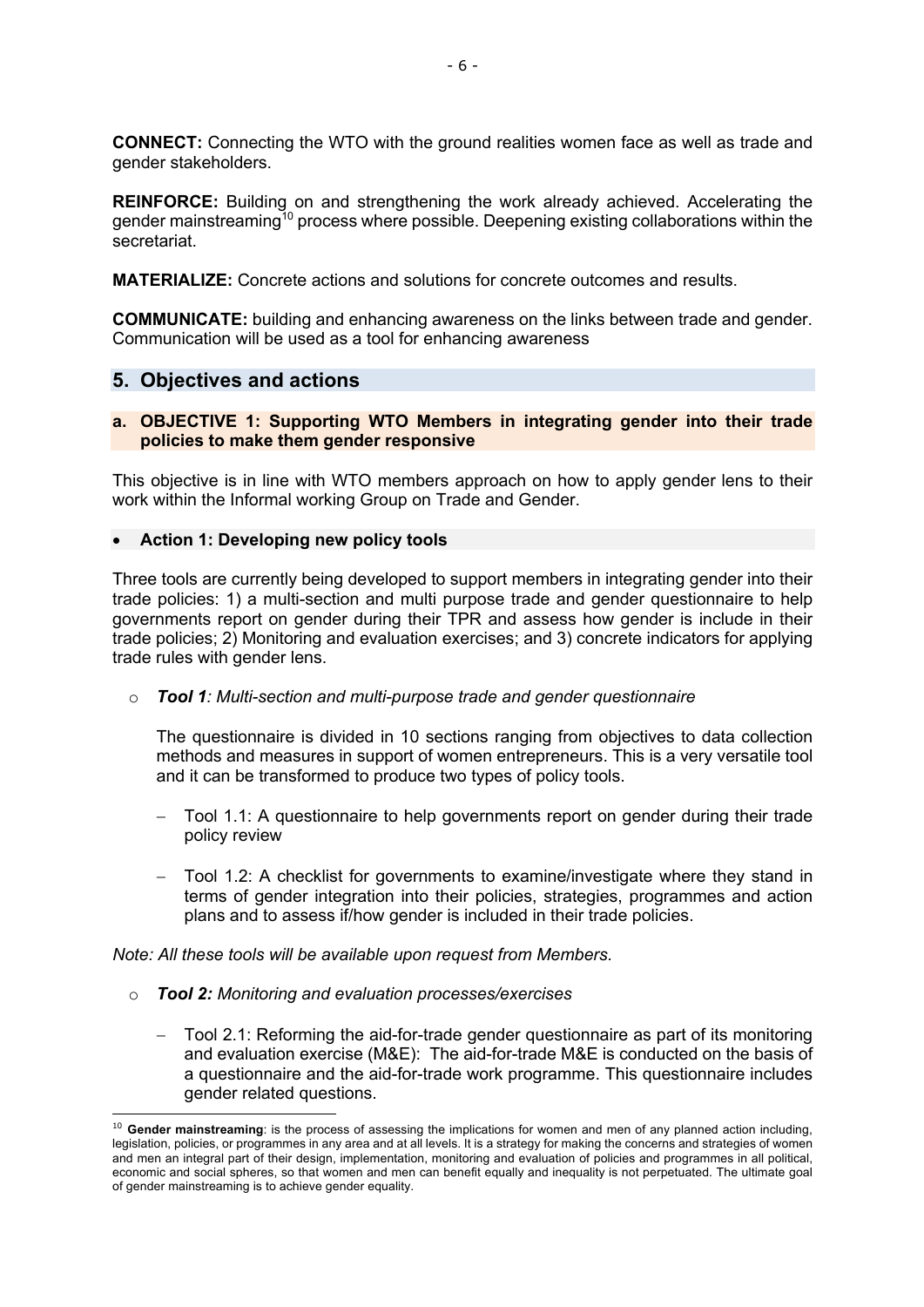- On the basis of responses provided, the WTO evaluates how aid for trade has been disbursed and integrated into aid-for-trade programmes targeting gender. However, the current questionnaire is far too vague to be able to gather the data needed to conduct a concrete and deep impact assessment of Aid for Trade on women. Therefore, the aid-for-trade response form needs to be further developed with more targeted and precise questions. It is recommended that the upcoming and next aidfor-trade M&E integrate such a questionnaire. Tool 1 can therefore serve as a basis for this work, which will follow the thematic of the aid-for-trade work programme adopted by members on a biennial basis. In order to achieve this analytical goal, the aid-for-trade Work Plan would need to include more specific language on gender and the evaluation of Aid for Trade impact on women, providing a framework for action.
- Tool 2.2: Creating a new monitoring and evaluation process on trade and gender. This process would complement the Trade Policy Review mechanism as only 12 to 15 countries are reviewed per year. On average, reviews are conducted every 3 to 4 years for each member. The Secretariat would gather the information on the measures, activities and policies on trade and gender implemented by the members of the Informal Working Group on Trade and Gender. The final analysis would be included in a report for members to approve and possibly present at the General Council. Tool 1 will be used as a basis to develop this Monitoring and Evaluation process dedicated to trade and gender. In order to achieve this analytical goal, an M&E plan would need to be designed, providing a framework for action.
	- ~ *Note: This process would require Members' approval.*
- o *Tool 3: concrete indicators for implementing trade rules with a gender lens*
	- The purpose of these concrete indicators would help members make trade provisions and rules work for women.
	- These indicators will be developed on a 5 steps approach, which include among others: Acquiring a good and detailed understanding of the hurdles faced by women traders and concrete situations on the ground; categorisation of trade policy measures responding to these hurdles and types of female traders; identifying trade rules and provisions in WTO agreements corresponding to the indicators and making links with other non-trade policies such as ICT.
	- This methodology is currently being developed and applied to the WTO Trade Facilitation Agreement. It will be extended to other WTO agreements such as agriculture, TBT and SPS, and then to all agreements.

| <b>Timeline of implementation</b>                                                   |                                                                                                                       |  |
|-------------------------------------------------------------------------------------|-----------------------------------------------------------------------------------------------------------------------|--|
| Tool                                                                                | <b>Implementation time</b>                                                                                            |  |
| <b>Tool 1: Multi-section and</b><br>multi-purpose trade and<br>gender questionnaire | Tool 1.1: A questionnaire to help governments report on<br>gender during their trade policy review.<br>April-May 2021 |  |

*Note: All these tools will be available upon request from Members.*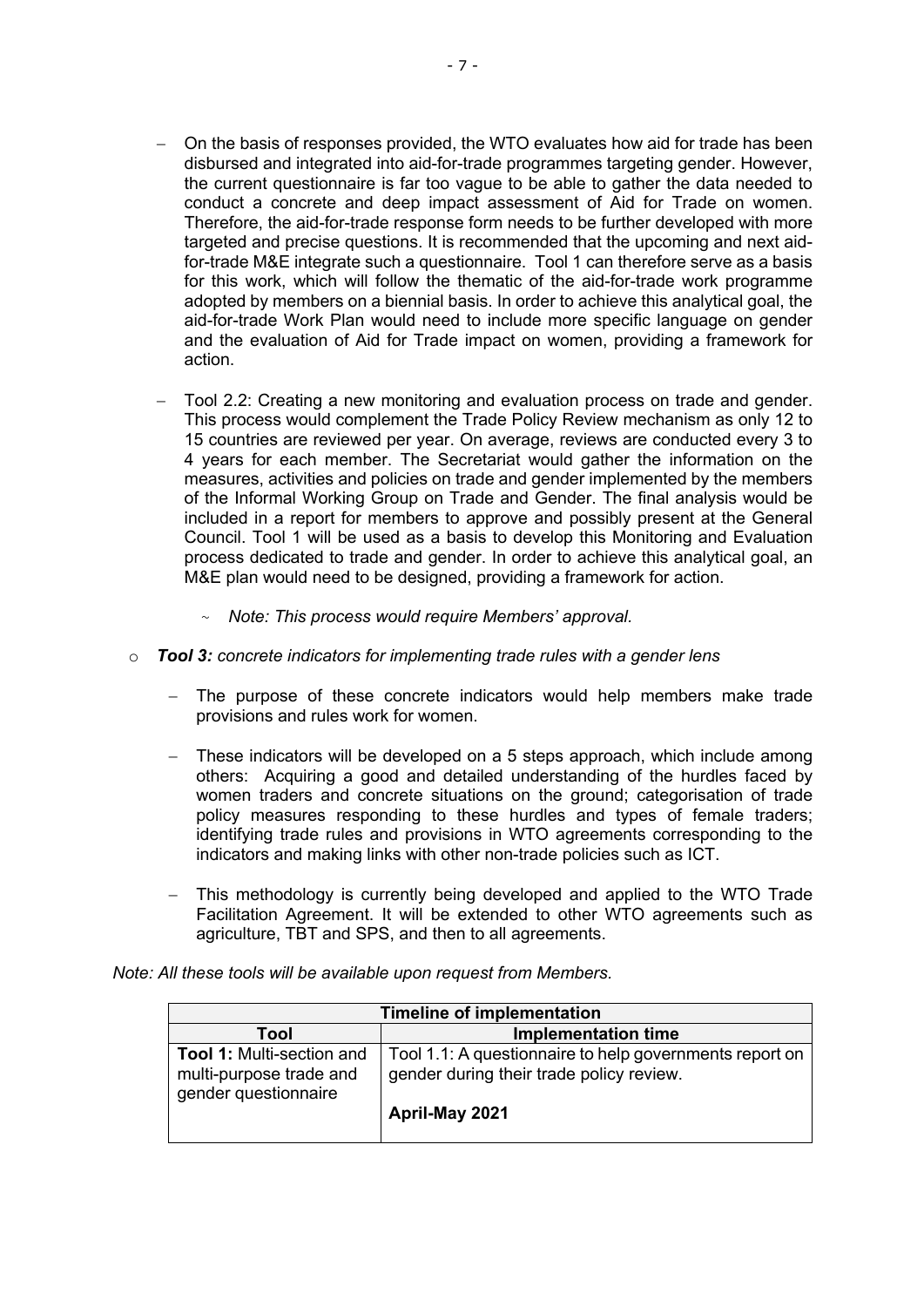| <b>Timeline of implementation</b>                                                           |                                                                                                                                                                                                                                                                                                      |  |
|---------------------------------------------------------------------------------------------|------------------------------------------------------------------------------------------------------------------------------------------------------------------------------------------------------------------------------------------------------------------------------------------------------|--|
| Tool                                                                                        | <b>Implementation time</b>                                                                                                                                                                                                                                                                           |  |
| <b>Tool 1: Multi-section and</b><br>multi-purpose trade and<br>gender questionnaire         | checklist<br>Tool<br>1.2:<br>$\mathsf{A}$<br>for<br>governments<br>to<br>examine/investigate where they stand in terms of<br>gender integration into their policies, strategies,<br>programmes and action plans and to assess if/how<br>gender is include in their trade policies.<br>April-May 2021 |  |
| Tool 2: Monitoring and<br>evaluation processes and<br>exercises                             | Tool 2.1: Reforming<br>the<br>aid-for-trade<br>gender<br>questionnaire as part of its monitoring and evaluation<br>exercise (M&E)<br>As soon as the M&E is launched 2021-2022 in<br>advance of the aid-for-trade Global Review 2022.<br>Tool 2.2: Creating a new monitoring and evaluation           |  |
|                                                                                             | process on trade and gender.<br>Upon members' approval                                                                                                                                                                                                                                               |  |
| <b>Tool 3: Concrete</b><br>indicators for<br>implementing trade rules<br>with a gender lens | The work has already been started on trade facilitation<br>and will be followed by trade and agriculture, TBT and<br>SPS.<br>June-July 2021 for trade facilitation indicators<br>December 2021-February 2022 for trade and                                                                           |  |
|                                                                                             | agriculture, TBT and SPS indicators.<br>2022-2023 for all other agreements.                                                                                                                                                                                                                          |  |

### • **Action 2: New training strategy - a supporting tool and data collection mechanism for members and the WTO**

Following members' decision, a training module on trade and gender has been developed since 2018 and officially implemented since March 2019. After 2 years of implementation, a new strategy will be put into practice in the fall of 2021.

### o *The new training programme in a nutshell*

The new training programme**<sup>11</sup>** will be delivered in 4 units, following a gradual level of knowledge acquisition, based on ITTC's Progressive Learning Strategy (PLS): introductory, advanced and specialist (Thematic/Advanced Courses).

- *Unit 1: WTO Trade and gender course.* The course will be dispensed 4 times a year with seasonal sessions (Winter session in February; Spring session in May; Summer session in July and Fall session in October). November and December will be used for evaluation.

 $11$  A full and detailed strategy has been developed separately and is available for consultation.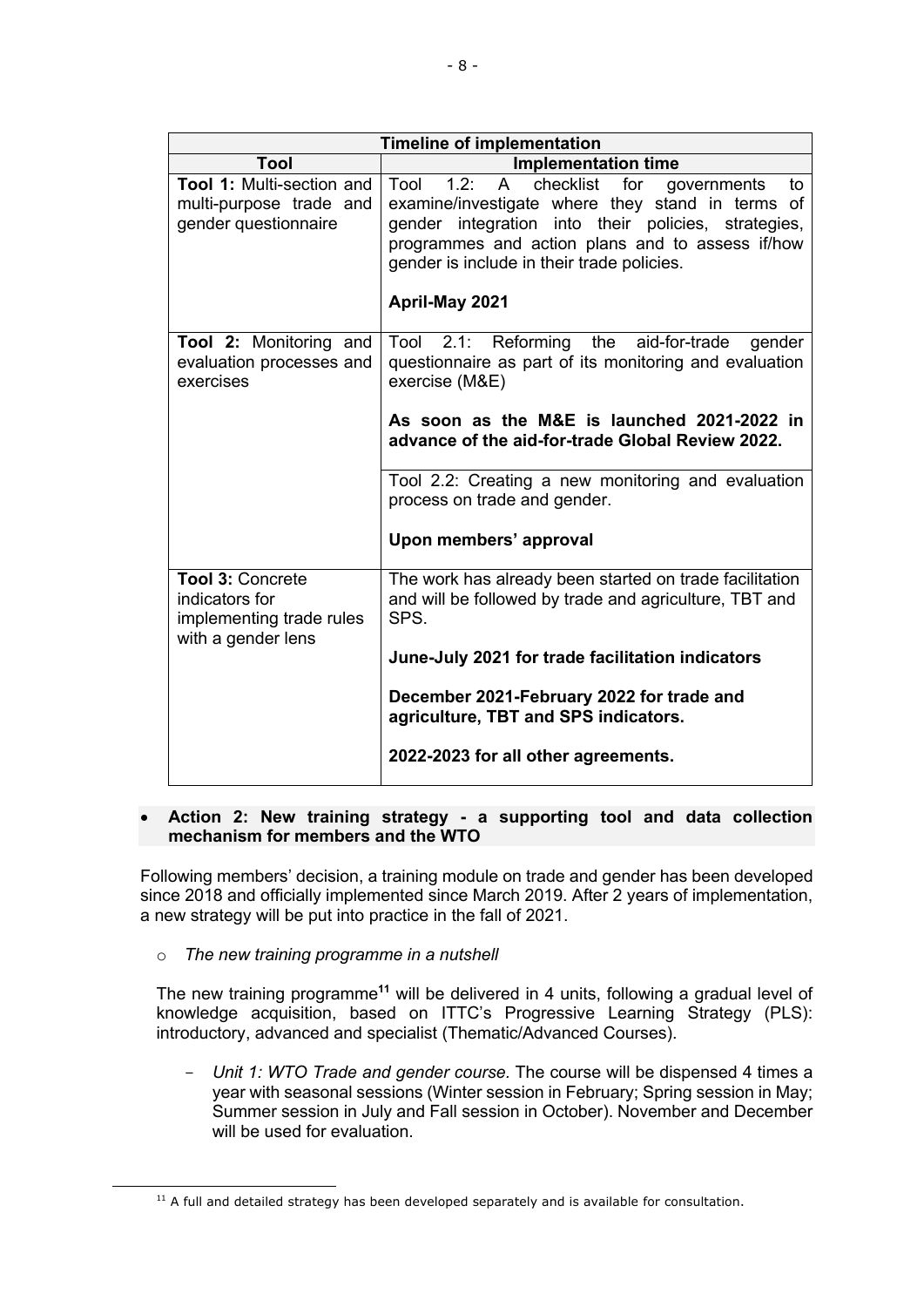- *Unit 2: Training for Geneva delegates.* It is A dedicated training will be organised only for Geneva delegates. It will respond to Geneva delegates specific needs and work at WTO. The objective is to ensure the integration of gender lens in the WTO regular work.
- *Unit 3: E-learning training.* It will include online chats (which will continue under the same format) and a full-fledged e-learning programme. Building on the new training module, it will be developed in 2022 (a separate concept note will be developed in 2022) and implemented in 2023. In the meantime, online chats will continue to be conducted. The e-learning training will be two-fold: an introductory pre-Unit 1 course (it will be a prerequisite to enter Unit 1 sessions) and a specialised course looking more in depth at thematic trade topics i.e. climate change, standards, IP, etc.
- *Unit 4: National activities.* Upon national activity requests, specific programmes will be designed on the basis of Unit 1 and 3 (thematic sessions).

### o *Concrete solutions for members*

The new training is built as a supporting tool for WTO government officials in their work on trade and gender. It will continue to raise awareness on the links between trade and gender and give a new perspective on how trade can impact women's economic empowerment. It will keep on helping officials understand why trade rules are not gender neutral when implemented and how WTO trade agreements can be applied with gender lens. It will also provide concrete solutions on how to integrate gender into trade policies and concrete policy tools to help members develop trade policies that benefit women (see Objective 1, Action 1 above).

- o *A multi-purpose training module: fostering data collection and research*
	- The training will also serve as a data collection tool on governments' trade and gender initiatives, programmes and policies. Prior to the course, a small questionnaire will be shared for the data and information collection exercise (based on tool 1.1 – see Objective 1, Action 1 above). Participants will be invited to collect and present one or two policies, initiatives, programmes set by their government or national agencies on trade and gender and/or women's economic empowerment. Each participant will receive a detailed briefing note giving them guidance on the type of information needed and the objective pursued.
	- The information collected will be shared with the two WTO networks (We-Win and Research networks – see Objective 3, Action 1 and Objective 4, Action 1 below), the Informal Working Group on Trade and Gender (see Objective 4, Action 1 below) as well as with WTO Members and Observers at large. It will be added into the WTO database of best practices on gender related trade policies. The data collection process will also use policy tools developed in support of members' work. It will be based on tool 1.1 (see Objective 1, Action 1 above).
	- The data collected and the exchange with Members/trainees will help drive research by providing information on members' priorities and knowledge needs.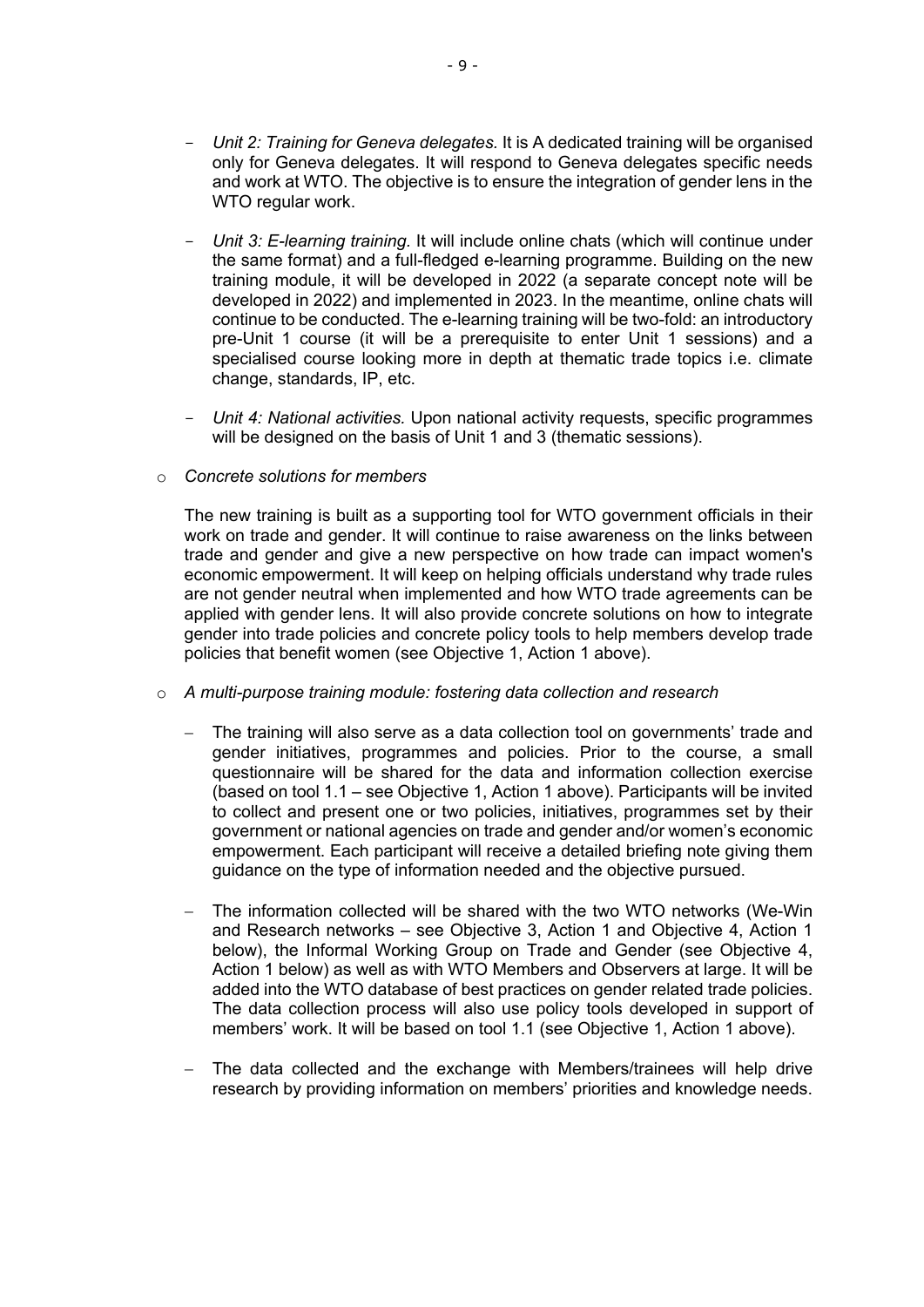## **b. OBJECTIVE 2: WTO BRIDGE Programme - Strengthening women entrepreneurs (trade) capacity**

Women entrepreneurs face a general knowledge gap on trade rules and agreements (among other major obstacles), hindering their export capacity and preventing them from engaging in the global market. Training programmes do not address this knowledge gap and no other international or regional organisation has developed and implemented such training on longterm basis. There is room for action.

Moreover, demand for such trainings come from women entrepreneurs associations, whether regional or national. The WTO BRIDGE Programme is the Organization's dedicated training programme to fill both gaps and address businesswomen associations demand.

 $\Rightarrow$  BRIDGE means: "Bringing the Rules of International trade to businesswomen and *Delivering Gender Equality".* 

It is based on the following principals: tailor made; regionally anchored; train the trainer; support in knowledge implementation; mentoring and networking; and evaluation and monitoring of progress.

Three **positive spill over effects**: Enhancing women entrepreneurs' capacity in advocacy on trade issues; Reinforcing coordination and collaboration between businesswomen associations at national, regional and international levels; Strengthening the effectiveness of the current WTO agreements (in particular on trade facilitation, agriculture and government procurement) and future ones (e-commerce).

*Note: A summary is provided in ANNEX 2 and a separate and detailed business plan explaining the WTO BRIDGE Programme is available for consultation.* 

- **Action 1: Launch and implement the WTO BRIDGE Programme according to the timeline below** 
	- o **2021**: Official launch of BRIDGE + Pilot trainings in South Asia, Latin America and East Africa + Survey in West Africa.
	- o **2022**: Pilot training in West Africa.
	- o **2022-2025**: 8 trainings per year in all four regions.
	- o **December 2023**: Mid term review. Based on evaluations conducted each year.
	- o **2026**: Overall evaluation of first 5 years of programme with WTO team, partners, trained entrepreneurs and mentors. Based on evaluations conducted each year.
	- o **2027-2031**: Phase II
- **Action 2: Build partnerships externally and internally**

As described in the programme's business plan, partnering with regional organisations and governments is one of the key features of this training. These partnerships, especially at the regional level, have already been explored and following the programme's launch, these partnerships will be established more solidly.

As described in the programme's business plan, a working group of WTO experts to support this programme and women entrepreneurs will be set up internally.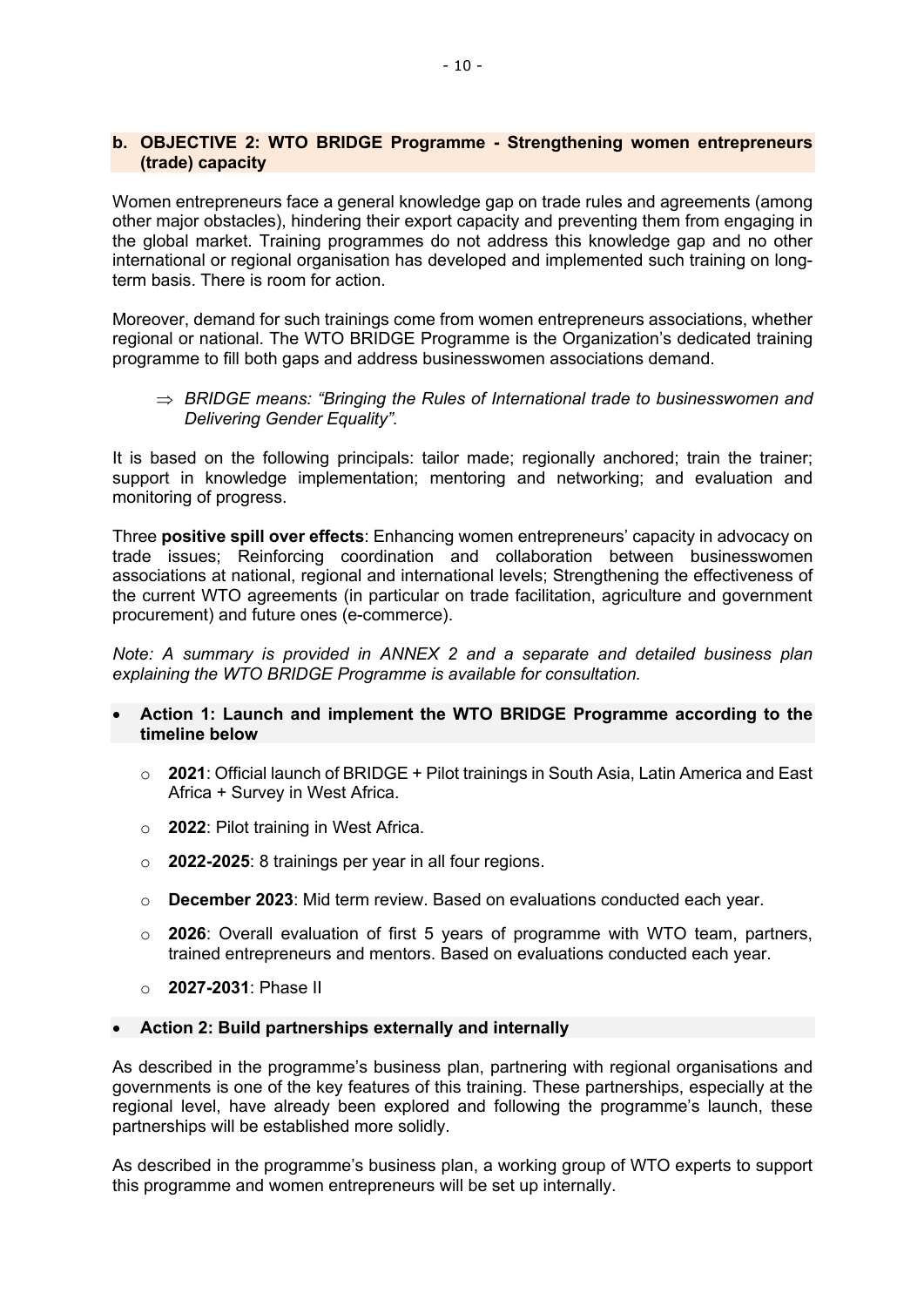This small team will be developing the content of the trainings with the WTO Trade and Gender Focal Point. It will also serve as a permanent link between the WTO and trainees.

# **c. OBJECTIVE 3: Bridging WTO with the ground reality**

# • **Action 1: Create We-Win - Women entrepreneurs and WTO International Network**

We-Win is a network between the WTO and women entrepreneurs from 4 regions (Latin America, South Asia, East Africa and West Africa).

Its purpose is to share trade and business experiences as well as solutions across regions and learn from the different perspectives of the Network's participants.

I will promote activities, programmes and policies benefiting women entrepreneurs as well as publish a calendar of relevant events. Through the network, women's success and inspirational stories in trade will be shared. The platform will also help promoting female entrepreneurship.

# • **Action 2: Connect the network with WTO members**

The material, discussions and experiences shared as part of the network will be communicated with the Members of the Informal Working Group on Trade and Gender. Testimonies of women entrepreneurs about their business and trade experience will also be shared, to better inform members' understanding of what is really happening on the ground.

Upon COVID-19 recovery, representatives of the network will be invited to the WTO to meet with WTO Members and the WTO Director-General. These encounters will be held regularly.

The network will also be closely linked to WTO BRIDGE Programme and its delivery.

*Note: A separate and detailed concept note explaining We-Win is available for consultation.* 

# **d. OBJECTIVE 4: Strengthening the institutionalisation of gender within the WTO**

# • **Action 1: Work with the Informal Working Group on Trade and Gender**

The WTO Trade and Gender Focal Point is the servicing official for the Informal Working Group on Trade and Gender. She is supporting and facilitating WTO Members' actions and activities on trade and gender (as described in the 1<sup>st</sup> WTO Action Plan on Trade and Gender).

In addition to its regular duties as the secretary to the group, she is conducting additional initiatives:

- $\circ$  Create a database collecting information on all the experience as well as genderrelated trade policies and programmes shared by members in the Informal Working Group. It will be organised by theme and possibly by regions and include a summary of each experience presented. This database will be published on the WTO website and will help Members access information in an efficient manner.
- $\circ$  The Focal Point will also collect all the reports and publications mentioned and presented by members as part of their work in the informal working group. References to these reports se will also be included in the best practices database mentioned above.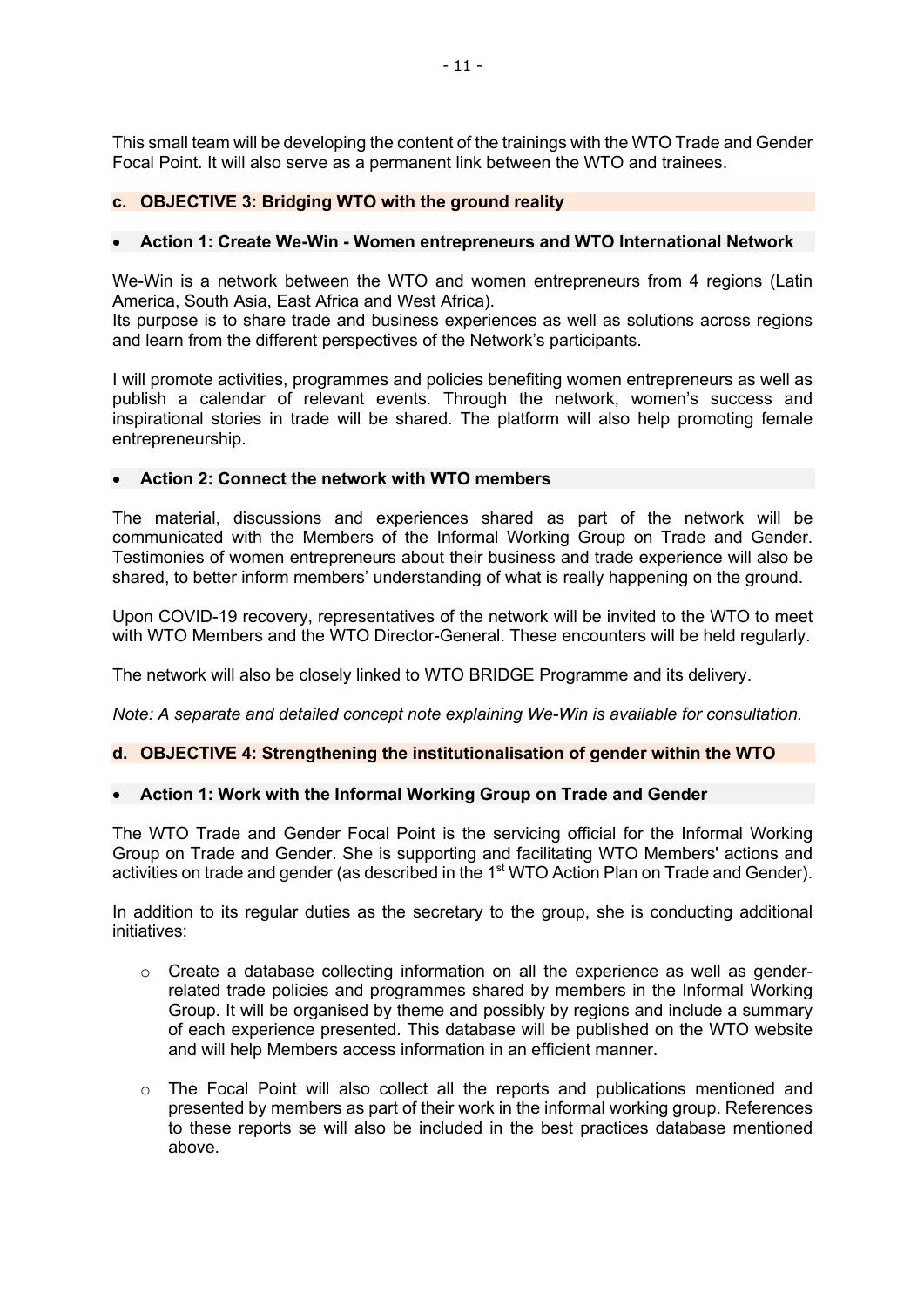- $\circ$  Supporting Members in their objective of producing a tangible outcome at MC12 and a roadmap on concrete actions towards MC13.
- $\circ$  Others activities will be conducted as the Group's work expands, especially following the outcome of MC12, held in December 2021. The Action Plan will be updated in January 2022 to integrate MC12 outcomes (see Objective 7 below).
- **Action 2: Strengthen financial resources**
	- $\circ$  The creation of a multi-donor trust fund would strengthen the work of the WTO. The fund would be created outside the WTO as a partnership fund that includes the WTO.

*Note: The implementation of Action 3 will be pending on the WTO Members and DG decision.*

# • **Action 3: Accentuate collaboration with external stakeholders**

- $\circ$  It will strengthen the WTO position as a key player on the issue. It will also reinforce the WTO as a front-line player and a leader on the issue of trade and gender as well as strengthen the WTO's position as a role model and a game changer on gender parity.
- $\circ$  Collaborations have already been established with key external stakeholders i.e. other international organisations, private sector (World Economic Forum, International Chamber of Commerce, women entrepreneurs regional and national associations), academia (WTO Chairs and universities in Canada, Turkey, and UK) and think-tanks (CUTS International, Friedrich-Ebert-Stiftung (FES), Policy Kitchen, etc).
- $\circ$  These collaborations will be turned into partnerships and new ones will be explored and established.

*Note: A separate concept note will be prepared to move this action forward.*

### **e. OBJECTIVE 5: Furthering research and data collection**

## • **Action 1: Create the WTO-led International Trade and Gender Research Network**

- $\circ$  The network will include trade and gender researchers and experts from the WTO, other International organisations and academia. It will also be open to gender experts and will invite to special guests, such as think tanks and private sector, to present their work. The network's purpose is to share information on current and future topics of research; disseminate early and final findings of current research; foster research collaboration and partnerships; combining joint efforts in gathering funding for research.
- $\circ$  Every 2 years, led by the WTO, an international research conference will be organised to release findings of published or to be published research work

*Note: a detailed and separate concept note on the network is available for consultation.*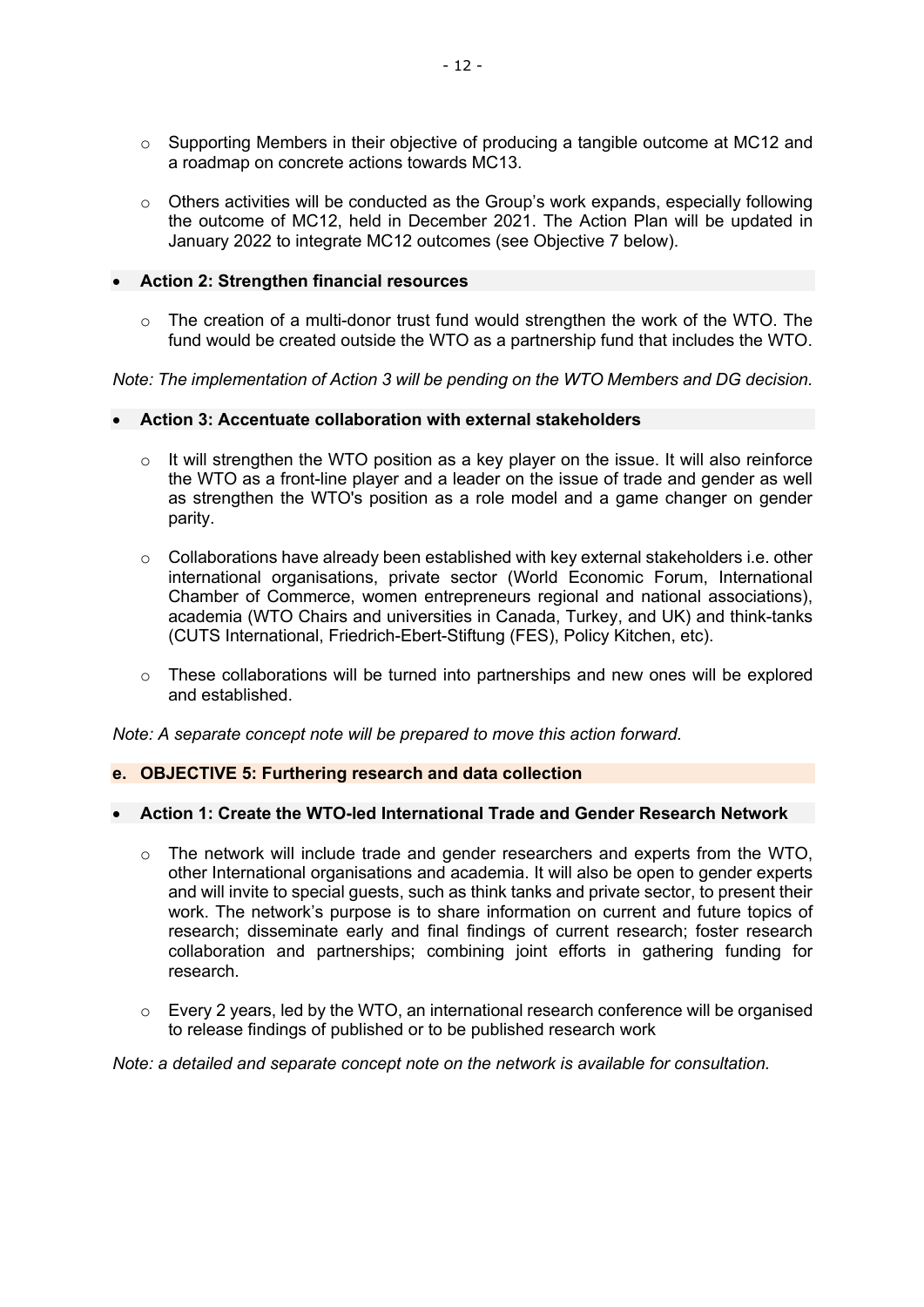#### • **Action 2: Collect data**

- o Since 2017, the WTO has been collecting gender statistics on the positions women held in the WTO (members and secretariat). Such reports will continue to be conducted on an annual basis looking at female leadership in the WTO. In 2023, an evaluation of the evolution of leadership in the WTO will be conducted on the basis of the annual reports. This is collaborative effort within the WTO Secretariat.
- o Women entrepreneurs survey: between 2019 and 2020, the WTO conducted 3 regional surveys in East Africa, South Asia, and Latin America looking at the representation of women entrepreneurs in international trade and their knowledge gap on trade rules. The survey also included granular data on their households, education levels, finance ownership and reasons for creating their own companies. These surveys were used to develop the WTO BRIDGE Programme but also to inform presentations in international conferences, working papers and trainings, by the WTO Trade and Gender Focal Point. The WTO will continue gather such data in West Africa and Switzerland between 2021 and 2022 for the same purpose. It will also seek to gather other types of data especially focusing on trade policies and programmes for women.

### **OBJECTIVE 6: Continuing to build and enhance awareness though impactful communication and initiatives**

#### • **Action 1: Develop new communication material and tools**

- o **One-page info-graphics brief**: Each publication (books, staff working paper, etc) will be accompanied with a one-page info-graphics brief highlighting key findings, which can be used by the WTO communication team to disseminate information
- o **Promotion videos**: on the basis of ready-to-use applications, short "promotion" video will be done regularly to explain various aspect and new work done by the WTO. They will be disseminated on social media regularly.
- o **Message of the year campaign**. Every year a key theme will be identified and will be guiding the communication campaign. On this basis, various messages will be developed based on current work and thematic focus and disseminated on regular basis (2 to 3 months – to be determined by the team).
- o **Women and Trade webpage**: It will be revamped and used as one of the key communication channels.

#### • **Action 2: Exhibition - "A history of trade and gender"**

This virtual exhibition will be used to build awareness on the links between trade and gender through the ages. It will also feature portraits of historic female figures in trade and gender equality. It will be launched at the 12<sup>th</sup> Ministerial Conference and will tour across regions. Various partnerships will be set up externally and internally to create, promote and disseminate the exhibition.

*Note: A separate and detailed concept note on this initiative is available for consultation.*

### • **Action 3: Foster coordinated internal/external communication**

 $\circ$  Communication activities will be coordinated and all the material developed will be used for external and internal communication purposes.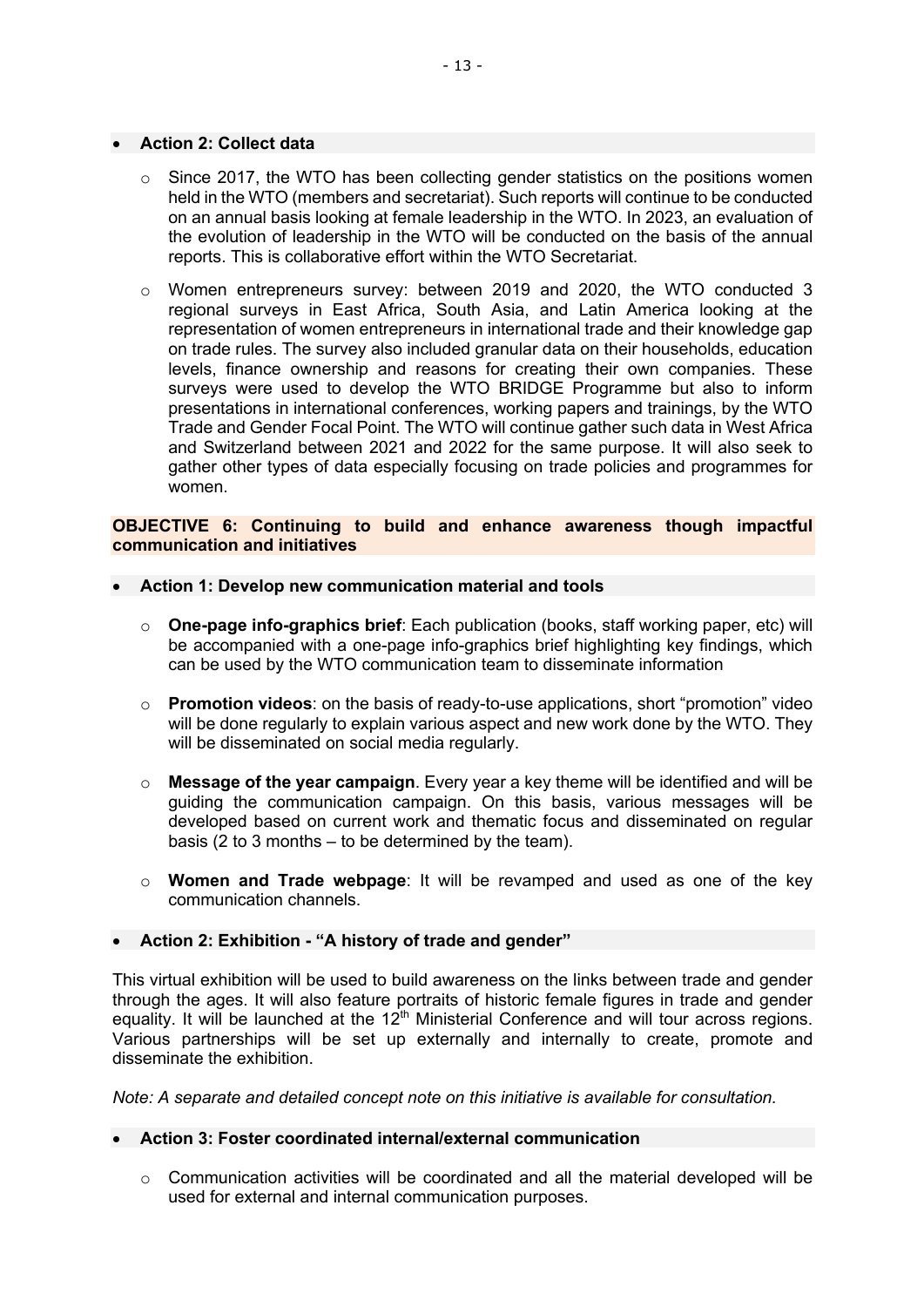- $\circ$  To communicate on current work and progress achieved, the WTO Trade and Gender Focal Point will hold regular information sharing sessions for WTO Secretariat staff, through the WTO Gender Network.
- $\circ$  A small team in communication Division will work with the WTO Focal Point on Trade and Gender on a regular basis to implement the communication plan. A timeline for developing and disseminating communications material will be established on a yearly basis with the WTO communication team.

# **f. OBJECTIVE 7: Taking into account the outcome at the 12th Ministerial Conference (MC12).**

This Action Plan will be updated in January 2022, to integrate MC12's outcome on gender and to maximise its future impact.

# **5. Implementation timeline, impact assessment and evaluation**

| <b>Phase</b> | Time                              | <b>Action</b>                                                                                    |
|--------------|-----------------------------------|--------------------------------------------------------------------------------------------------|
| Phase 1      | April 2021 to October 2023        | Implementation of the Action Plan's 7<br>Objectives and 17 Actions                               |
|              | Phase 1.1: January 2022           | Update of the Action Plan to integrate<br>MC12 outcomes on gender                                |
| Phase 2      | October to December 2023          | Mid-term assessment and update of<br><b>Action Plan</b>                                          |
| Phase 3      | January 2024 to December<br>2026. | Implementation of revised Objectives<br>and Actions                                              |
| Phase 4      | January to February 2027          | Overall impact assessment and<br>evaluation. It will used to develop the<br>3rd WTO Action Plan. |
| Phase 5      | March to April 2027               | 3 <sup>rd</sup> WTO Action Plan on Trade and<br>Gender                                           |

# **a. The Action Plan will be implemented in 5 phases from April 2021**

### **b. Annual reporting on progress achieved**

- At the end of each implementation year, the work done will be evaluated and each actionable item will be assessed in its impact.
- For this purpose, various and specific assessment tools will be developed under each Objective.
- On this basis, annual reports will be produced and presented to the Informal Working Group on Trade and Gender.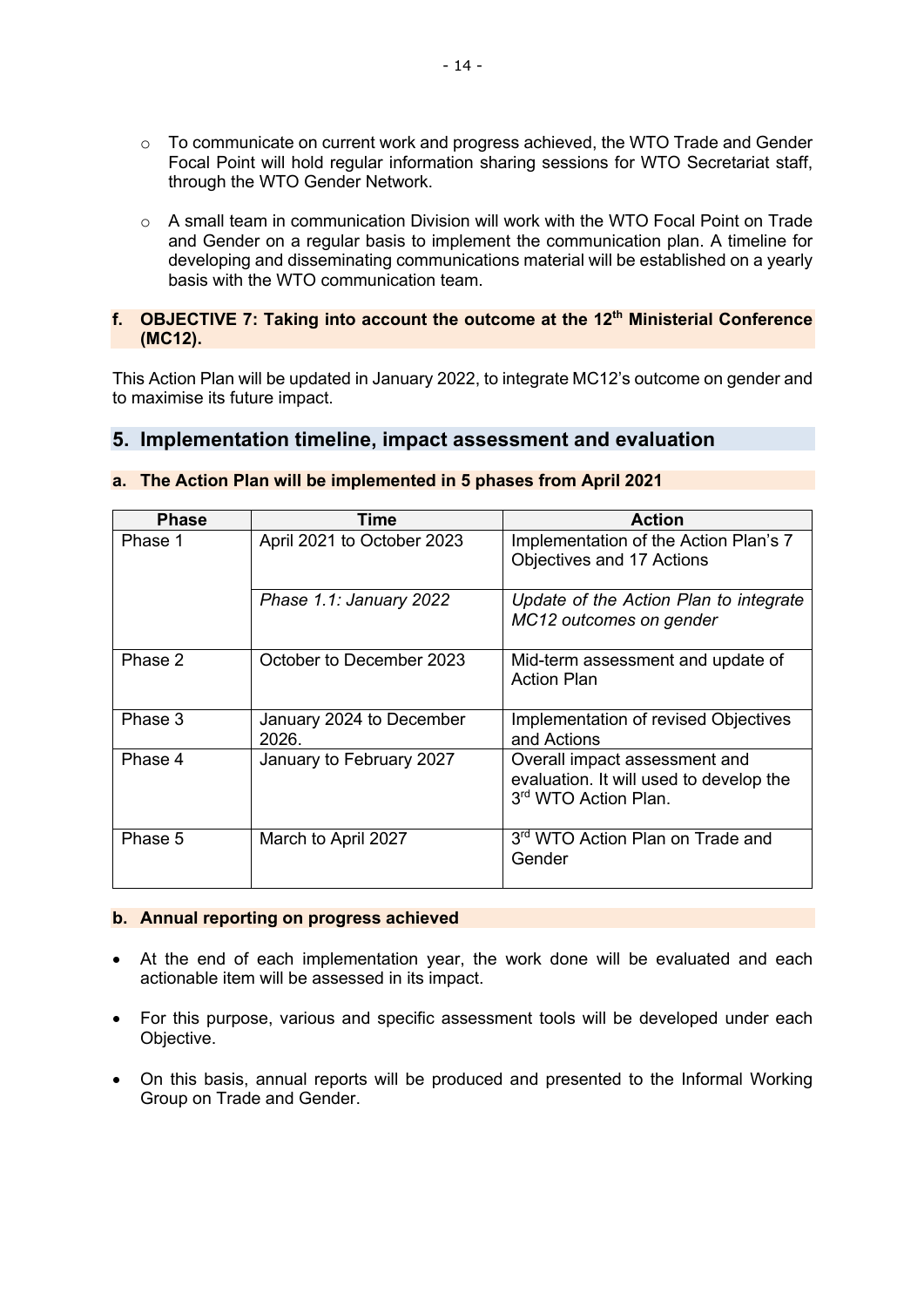**ANNEX 1 WTO International Gender Champion Commitments 2019**

| <b>Human Resources Commitments</b>  | Promote gender equality in all aspects of the WTO's<br>work by helping to achieve a respectful and inclusive<br>working environment within the Organisation and by<br>working on the development and implementation of<br>gender specific policies.                                                                                                                                                                                     |
|-------------------------------------|-----------------------------------------------------------------------------------------------------------------------------------------------------------------------------------------------------------------------------------------------------------------------------------------------------------------------------------------------------------------------------------------------------------------------------------------|
| <b>Trade and Gender Commitments</b> | Support WTO Members' on-going efforts to give trade<br>and gender a more prominent place in the WTO.<br>Further develop and expand the WTO's training offer<br>on trade and gender for government officials and other<br>audiences. Continue to collaborate with<br>other<br>organizations on collecting and presenting gender-<br>disaggregated data to understand better the links<br>between trade and women's economic empowerment. |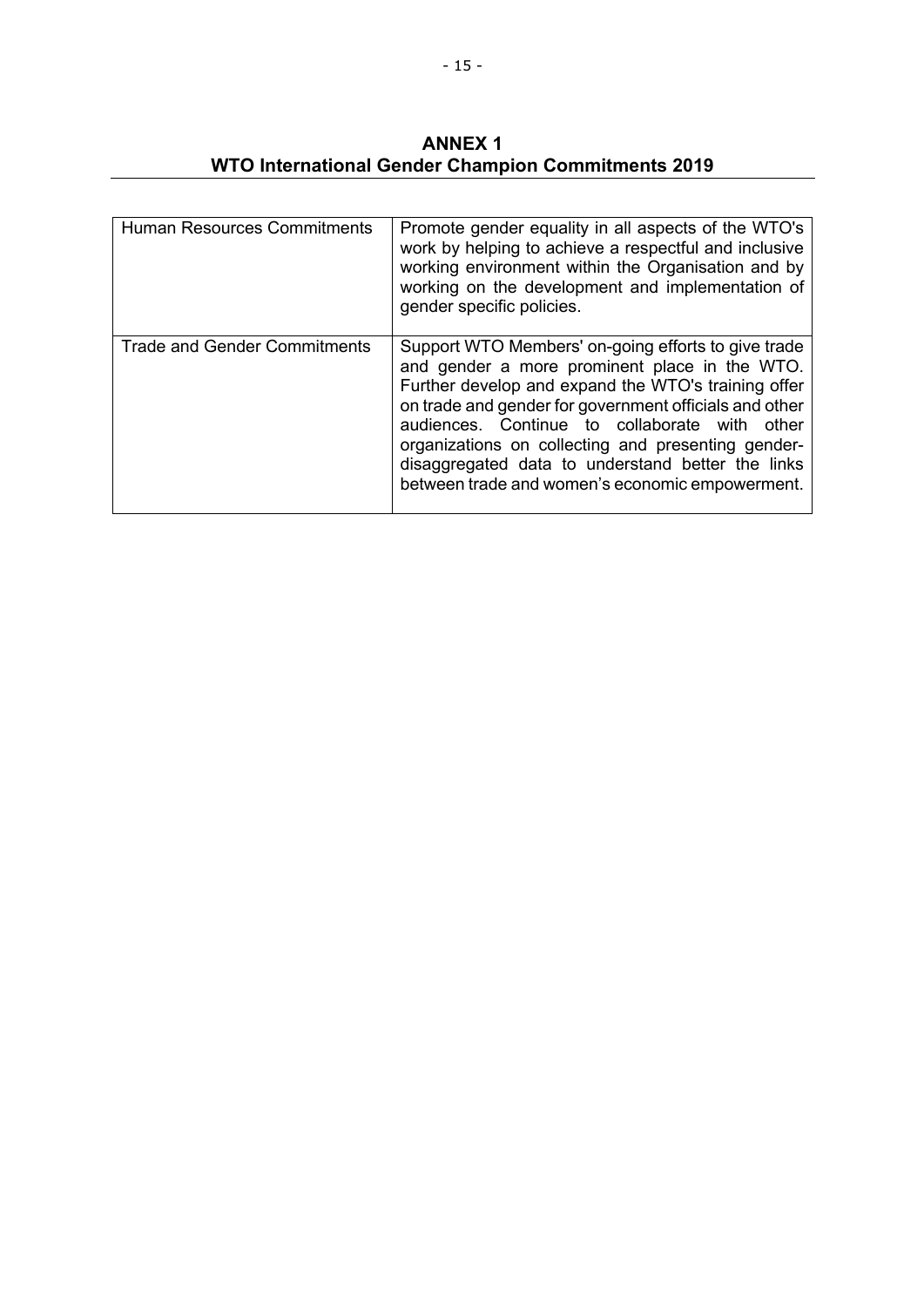# **ANNEX 2 WTO BRIDGE Programme**

**(BRIDGE: B**ringing the **R**ules of **I**nternational trade to businesswomen and **D**elivering **G**ender **E**quality)

| <b>WTO BRIDGE PROGRAMME IN A WINK</b>                      |                                                                                                                                                                                                           |
|------------------------------------------------------------|-----------------------------------------------------------------------------------------------------------------------------------------------------------------------------------------------------------|
| <b>Problem</b>                                             | Women entrepreneurs face a general knowledge gap on trade rules                                                                                                                                           |
|                                                            | and agreements (among other major obstacles)                                                                                                                                                              |
|                                                            | Hindering their export capacity and preventing them from engaging<br>in the global market.                                                                                                                |
|                                                            | Training programmes (internationally and regionally) do not address                                                                                                                                       |
|                                                            | this knowledge gap, at least not on the long term.                                                                                                                                                        |
| Key data                                                   | Women entrepreneurs are underrepresented in international trade                                                                                                                                           |
| <b>WTO</b> survey<br>"Assessing<br>Women                   | In East Africa, South Asia, and Latin America combined, only<br>$\bullet$<br>27% of businesswomen export                                                                                                  |
| Entrepreneurs'<br>Knowledge Gap<br>on Trade in East        | Women entrepreneurs face a general knowledge gap on trade<br>rules and agreements                                                                                                                         |
| Africa, South<br>Asia, and Latin<br>America. 2019-<br>2020 | 45% women entrepreneurs have received no clear information<br>$\bullet$<br>on customs requirements and expressed difficulty in accessing<br>information on international export/import including tariffs. |
|                                                            | 19% of women entrepreneurs do not trade because they have<br>$\bullet$<br>no or very little knowledge of how to export.                                                                                   |
|                                                            | Only 50% of women entrepreneurs received trainings on trade<br>$\bullet$<br>generally and only 35% on trade regulations and customs<br>procedures.                                                        |
|                                                            | However, despite their current level of knowledge, 55% of<br>$\bullet$<br>women entrepreneurs intend to export in the future (94% in East<br>Africa).                                                     |
|                                                            | 92% of women entrepreneurs are interested to take trade<br>related training.                                                                                                                              |
| <b>Solution</b>                                            | WTO BRIDGE PROGRAMME: "Bringing the Rules of International<br>trade to businesswomen and Delivering Gender Equality                                                                                       |
|                                                            | BRIDGE is the WTO dedicated training programme to fill both gaps and<br>address businesswomen associations demand.                                                                                        |
| The competition                                            | There is room for action. No long-term programmes exist. Only one<br>other international organisation has conducted such training but in a<br>very targeted manner.                                       |
| <b>Objectives</b>                                          | Strengthening businesswomen's export capacity, removing obstacles<br>preventing women to enter the global market and promote inclusive<br>trade.                                                          |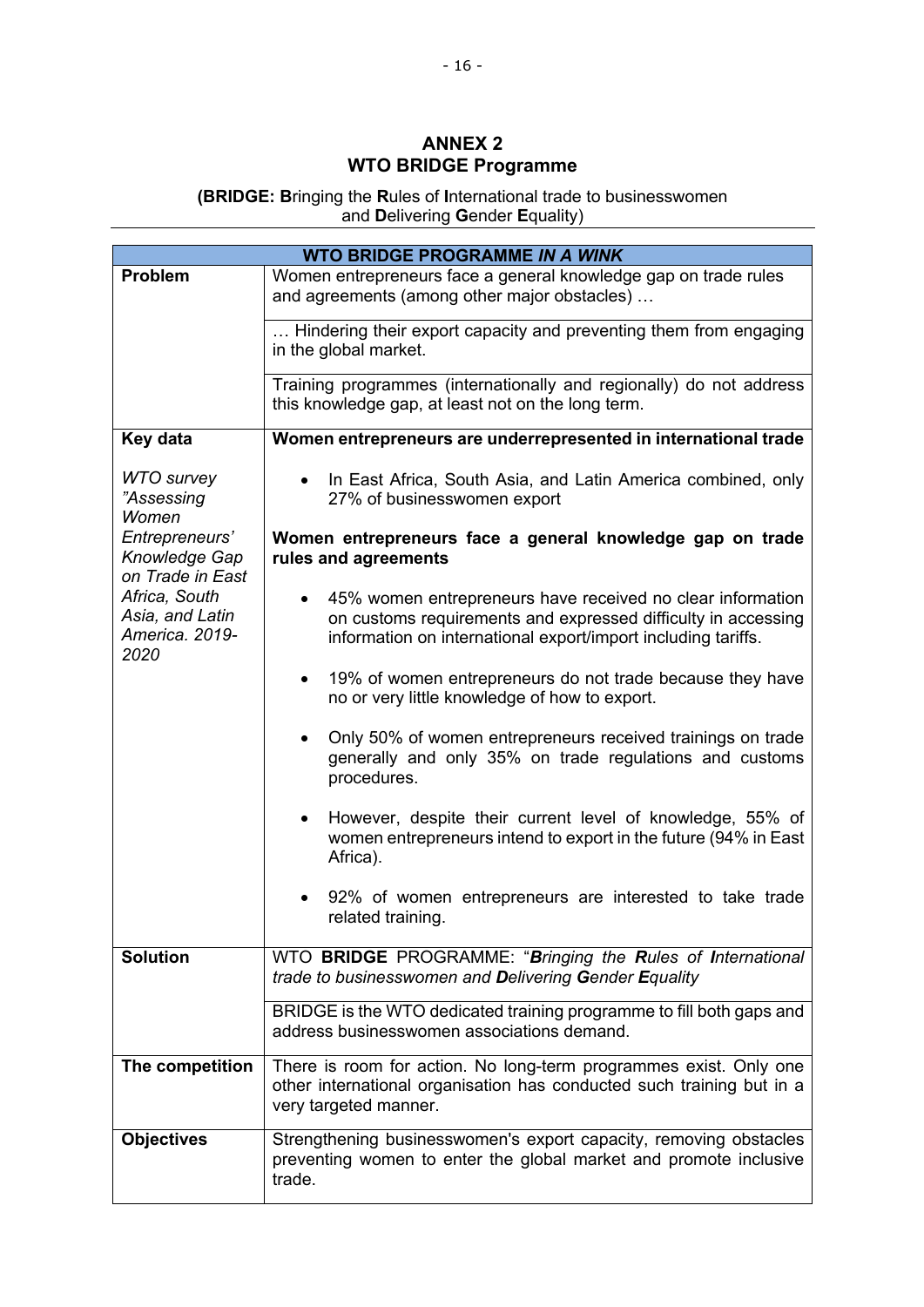| <b>WTO BRIDGE PROGRAMME IN A WINK</b> |                                                                                                                                                                                                                                                                                                                                                                                                                                                                                                                                                                                                                                                    |
|---------------------------------------|----------------------------------------------------------------------------------------------------------------------------------------------------------------------------------------------------------------------------------------------------------------------------------------------------------------------------------------------------------------------------------------------------------------------------------------------------------------------------------------------------------------------------------------------------------------------------------------------------------------------------------------------------|
| Identity/concept                      | BRIDGE is based on the following principals: tailor made; regionally<br>anchored; train the trainer; support in knowledge implementation;<br>mentoring and networking; and evaluation and monitoring of progress.                                                                                                                                                                                                                                                                                                                                                                                                                                  |
|                                       | Three positive spill over effects: Enhancing women entrepreneurs'<br>capacity in advocacy on trade issues; Reinforcing coordination and<br>collaboration between businesswomen associations at national,<br>regional and international levels; Strengthening the effectiveness of the<br>current WTO agreements (in particular on trade facilitation, agriculture<br>and government procurement) and future ones (e-commerce).                                                                                                                                                                                                                     |
|                                       | BRIDGE is in line with:<br>WTO core objectives<br>$\bullet$<br>Two of WTO four core functions<br>$\bullet$<br>WTO Biennial Technical Assistance and Training Plan 2018-2019<br>$\bullet$<br>and 2020-2021<br>WTO Action Plan on Trade and Gender 2017-2019/2021-2026<br>Buenos Aires Declaration on Trade and Women's Economic<br>٠<br>Empowerment<br>Informal Working Group on Trade and Gender (WT/L/1095/Rev.1).<br>٠<br>Beijing Declaration and Platform for Action<br>$\bullet$<br>The 2030 Agenda for Sustainable Development<br>٠<br>The Convention on the Elimination of All Forms of Discrimination<br>$\bullet$<br>against Women (CEDAW) |
| <b>Targets</b>                        | T1: women entrepreneurs who don't export<br>$\bullet$<br>T2: women entrepreneurs who informally export<br>٠<br>T3: women entrepreneurs who formally export for 2 years (case by<br>$\bullet$<br>case)<br>$\Rightarrow$ 370 women entrepreneurs trained in the first 5 years                                                                                                                                                                                                                                                                                                                                                                        |
| <b>Revenue</b><br>streams/key         | <b>Revenues:</b> Budget of WTO Trade and Gender Unit + support from<br>training delivery partners + potential donors                                                                                                                                                                                                                                                                                                                                                                                                                                                                                                                               |
| <b>resources</b>                      | Key resources: WTO Trade and Gender Unit + WTO BRIDGE team +<br>regional businesswomen associations + training delivery partners                                                                                                                                                                                                                                                                                                                                                                                                                                                                                                                   |
| <b>Yearly budget</b><br>estimation    | CHF 91,600                                                                                                                                                                                                                                                                                                                                                                                                                                                                                                                                                                                                                                         |
| <b>Key milestones</b>                 | 2022: Official launch of BRIDGE + Pilot training in South Asia                                                                                                                                                                                                                                                                                                                                                                                                                                                                                                                                                                                     |
|                                       | 2023-2025: 8 trainings per year in all regions.                                                                                                                                                                                                                                                                                                                                                                                                                                                                                                                                                                                                    |
|                                       | 2026: Overall evaluation of first 3 years of programme with WTO team,<br>partners, trained entrepreneurs and mentors. Based on annual<br>evaluations conducted each year.                                                                                                                                                                                                                                                                                                                                                                                                                                                                          |
|                                       | 2027-2031: Phase II                                                                                                                                                                                                                                                                                                                                                                                                                                                                                                                                                                                                                                |